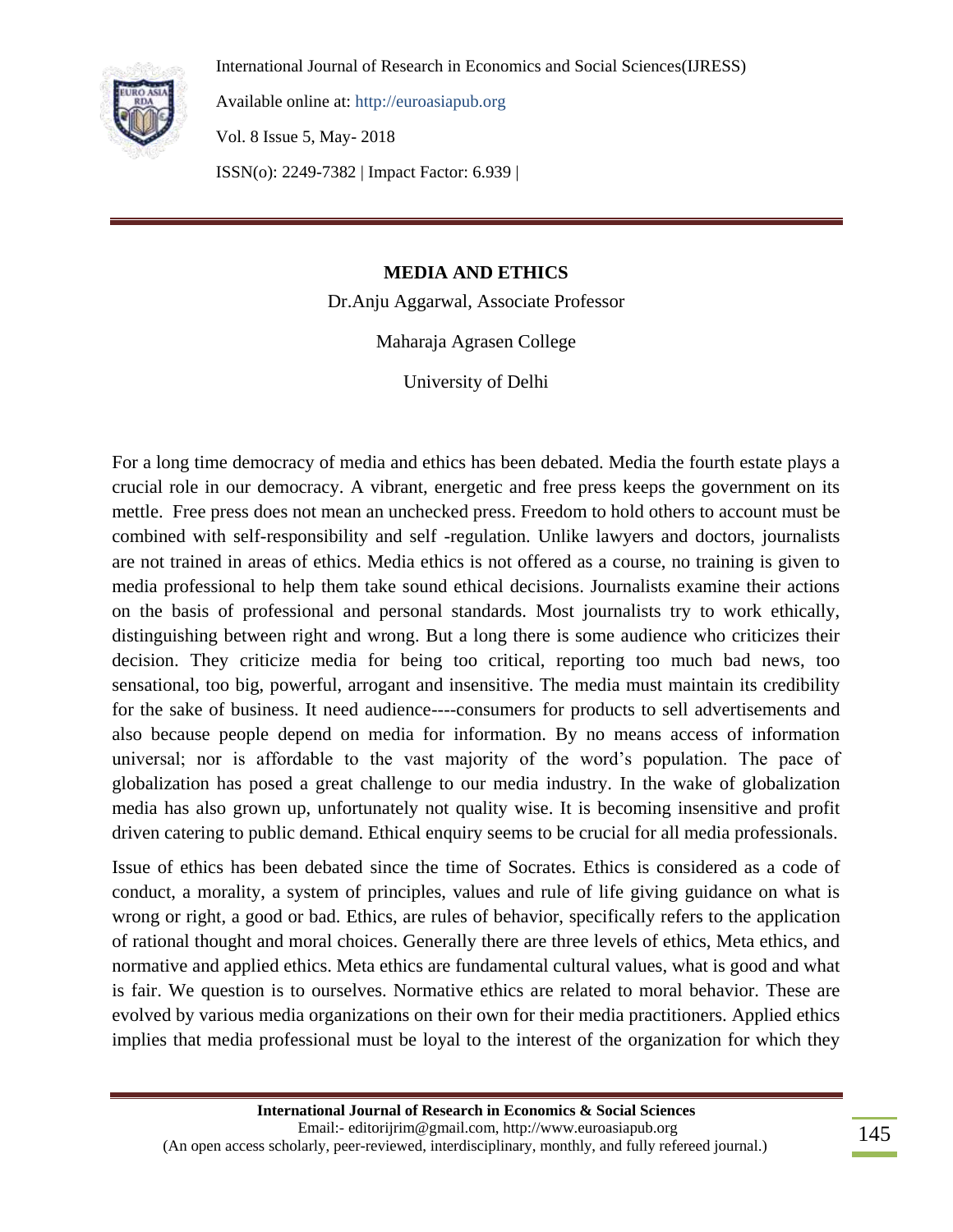

Available online at: http://euroasiapub.org Vol. 8 Issue 5, May- 2018 ISSN(o): 2249-7382 | Impact Factor: 6.939 |

work .The vastness of media industry and its increasing globalization may suggest that it is impossible to apply general principles to all of them.

Media is partly a product of Globalization. Globalization has brought satellite television channels which through modern technology tools tries to access more and more viewers. E- paper has embraced Print and electronic media in itself. Media world has thus changed radically. With media grown larger and mass based, its role has changed from providing information to entertainment. From entertainment now it has been shifted to commerce. Technology enabled connectivity in mobility, to stay connected while being on the move. E -commerce is now capturing the masses. All these makes the issue of ethics very complicated .No media can afford to go against the sentiments of its viewers. No news can afford to go against the wishes of its readers.

Mass media makes money in direct proportion to the number of viewers and readers it allures. The higher the rating, the higher is the price for selling advertisements. Multinational corporations globally manufacture the goods and services, the world consumes, global investment bankers forge mergers and acquisitions, global advertising firms market the goods and the global corporate media disseminates culture needed for product and services to thrive. Profit is the sole motive. Instead of serious analyses, rumor- mongering and sensationalization is preferred as it is easier to do. Such entertainment is magnetic and media becomes opium. Serious journalism does not seem to be profitable hence distortions and flaws of any kind are not reported at all. Sensational stories are often chased and over covered, as they are exciting but not important. Serious stories are considered boring and old fashioned and therefore killed by editors and media owners. Newspapers are full of news of violence, murder, robbery and crime. Food and fashion takes the prime importance. Reader seems to be hijacked from primitive to fine culture. Channels on TV have increased in number but their standards have drastically declined. Technical excellence is followed by cultural degradation. Television has become an instrument of mass distraction, rampant consumerism and casual sex. Dialogues in television are full of vulgarity, obscenity, violence and bloodshed in visuals. The message passed to the children is that drinking, smoking and drugs is fashion and glamorous, Gang wars and eve teasing are common in school and colleges, teachers are funny creatures and police officers are butts of ridicule, music albums provide sexual excitement. Critiques' to these are called culture cops. I agree with American TV comedian Mary when he said TV is educational in the sense when TV is switched on at home I go to the other room and study. Throughout the world television dominates the life of children. It promotes and justifies violence, aggression and anti-social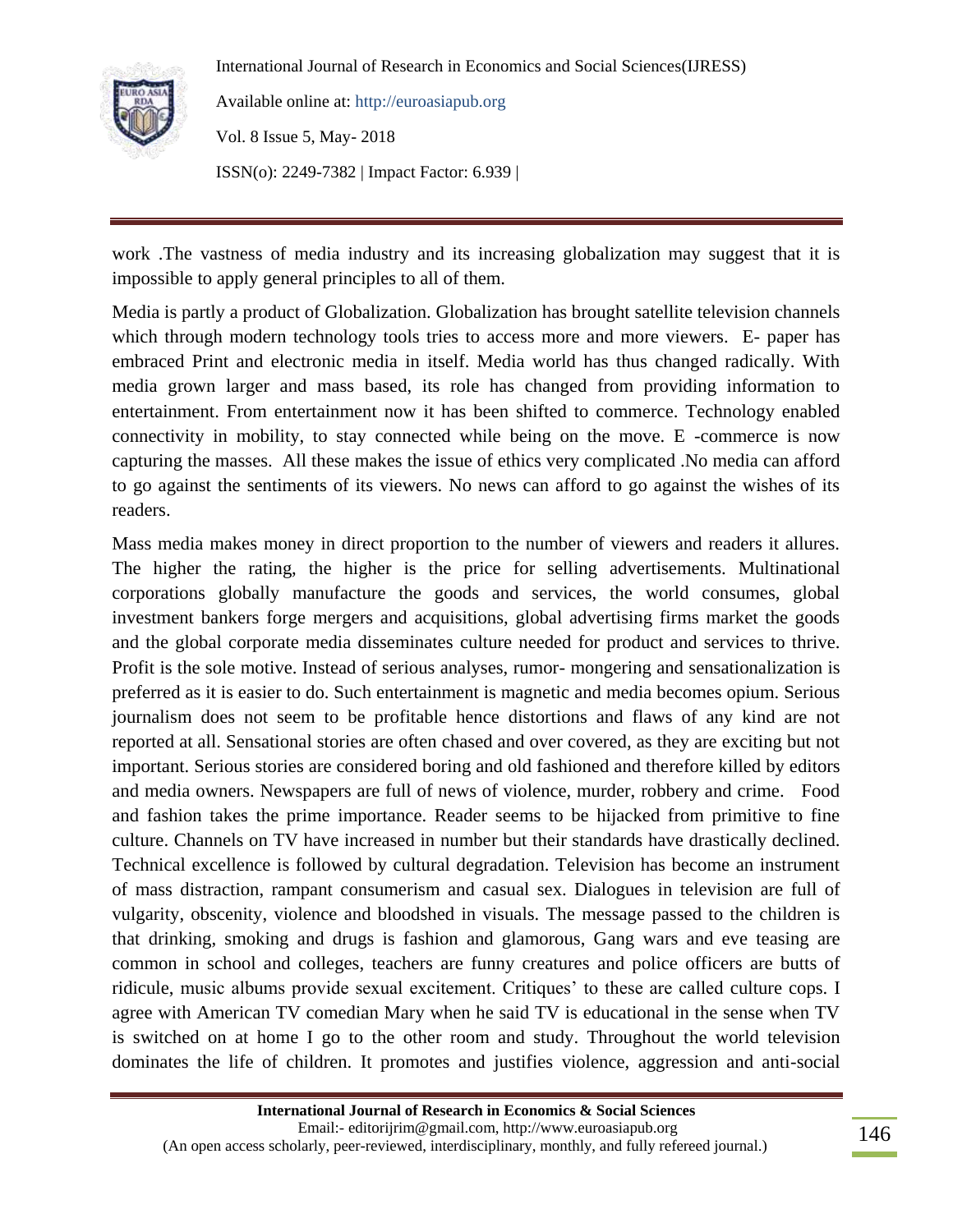

Available online at: http://euroasiapub.org Vol. 8 Issue 5, May- 2018

ISSN(o): 2249-7382 | Impact Factor: 6.939 |

behavior. Preoccupations of rich are amplified and those of poor are ignored. Expectations of the children are raised when they see their stars living in luxury apartments, owning big cars and paid exorbitant salaries. They are glamour struck and become oblivious to the realities of life. When real life failed to match their expectations they get disoriented.

Misleading, exaggerated or false advertisements making false claims have become a routine rather than an exception. An advertisement is published like news in the newspaper and then in a small corner in the end is written "Advt". Using the sir names of a leader or a celebrity and printing it for the news of a common man having the same sir name, claiming particular AC releasing Vitamin C or certain neo plasma plus technology of an AC is effective against bird flue or advertising dirt free tiles or lifetime validity offer by mobile company, drinks making you taller, certain treatment gives you new skin in five days, VLCC weight loss advertisement claiming weight loss of 82 kg, Samsung TV good for body also (besides eyes) have become common. One wonders whether it is time to cry for halt. Worse is even consumer do not protest for these false advertisements or file a PIL. Rival companies go to courts not for ethics but for sheer business interests. Consumers are taken for ride. Media also unhesitantlyoblige them. It is the time to ponder over the issue seriously and impose self- restraints and self- regulation. It is high time that we have some restraining measures in broadcast. TV channels themselves need to follow certain restraints on their own as responsibility with certain do's and don'ts.

It is the responsibility of journalists not merely to give what the audience wants but to inform the public accurately so that they can make intelligent choices, which in turn will help the corporate, and government to rectify them. A responsible news paper always debate whether a story they are carrying is in public interest and whether it would be to a section of readers. What is in the public interest may not be in the corporate interest  $\frac{1}{1}$ . Public interest is impossible to quantify. According to Hoynes "an informed citizenry is assumed to be better for democracy than an ignorant one<sup>2</sup> ". Self-discipline is the answer to those who are shunning from responsible journalism. In a democratic system, Press has the greater responsibility of informing the people regarding all socio political advancement. A journalist has to act as a communicator and not mediator. There is yawning gap between the information-rich and information-poor, and this gap is growing, as the cost of access is nowhere getting any easier or cheaper. According to one estimate, in 1996, 64%of all hosts in the world were in America; 17% in Western Europe; four percent in Asia; Eastern Europe, Africa, and Central and South America accounted for one percent each. <sup>3</sup>So it is equally important that media remain independent from and beyond the authority of government. This is considered to be central to the operation of democracy. Media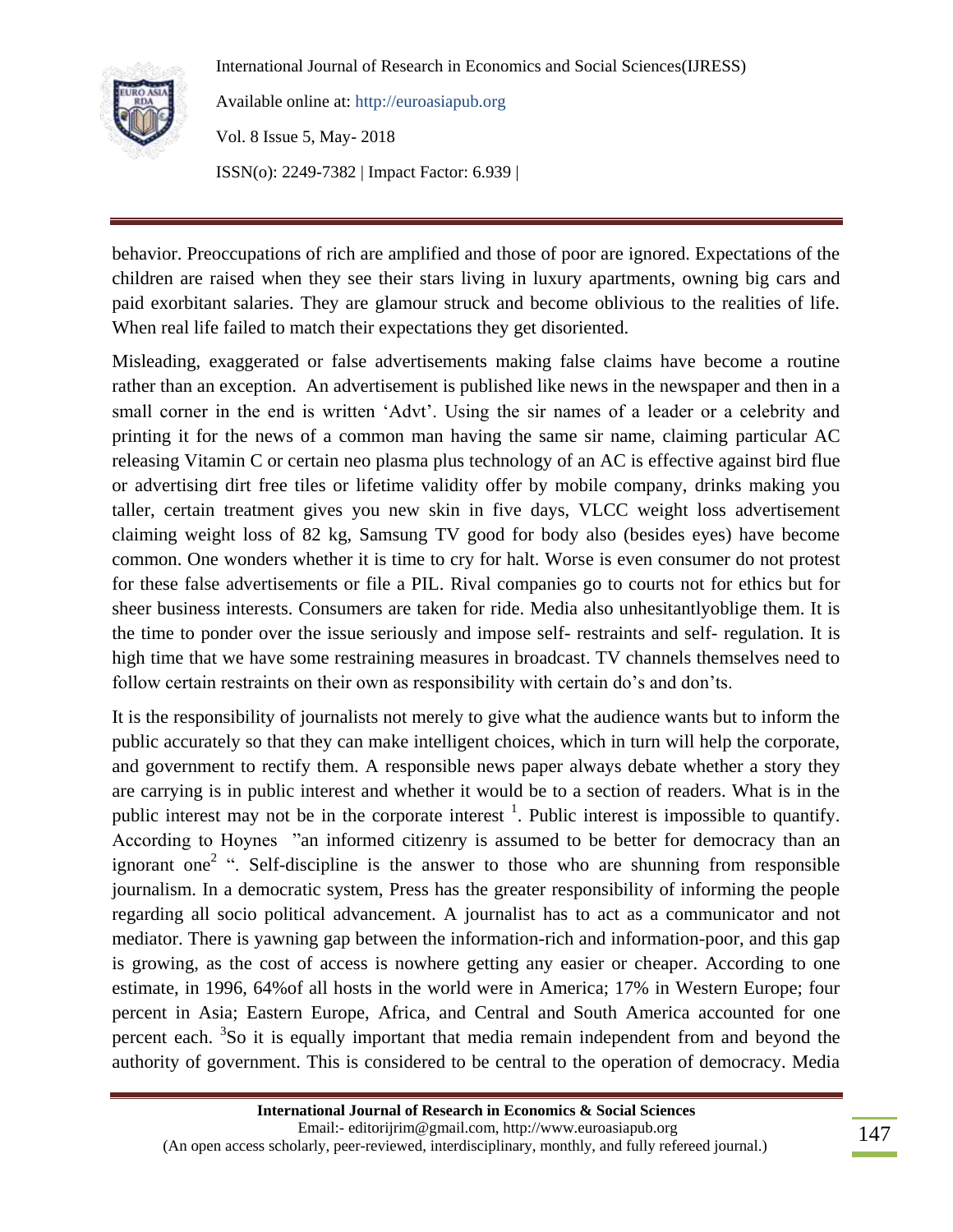

Available online at: http://euroasiapub.org Vol. 8 Issue 5, May- 2018 ISSN(o): 2249-7382 | Impact Factor: 6.939 |

facilitate a smooth functioning of democracy at best but not beyond its capacity. It cannot eliminate the in built flaws of the democracy itself.

Prescribing a code of ethics for the media is a tricky one. In a democratic country any such thing by law will not only arouse resentment but also give a cause to the media, perhaps oppose it vehemently. Media is likely to point back to government. So first thing is to eliminate scams, kickbacks, and corruption. Though free press is an important feature of democracy but no one likes exposure. Free press is threatened, tempted, lured, and harassed as and when required.

But there is no consensus on what comprises good and ethical journalism. Media has as many supporters as it has detractors, who consider it arrogant, insensitive, biased, inaccurate and sensational. They feel that stories are fixed or partially broken. Sting operations are also considered unethical. Those in power feel that media create controversies by looking into their private lives. Journalists adopt different strategies for ethical decisions within the same type of situations. A decision can be ethical but not necessarily illegal or something can be legal but not ethical for e.g. legally there is no wrong in publishing the name of a rape victim but it is not considered ethical. Ethics deals with distinguishing between right and wrong. Codes are needed for all type of contents---news, advertisement, serials, music etc. Such ethical practice implies distinguishing desirable from what is not. Public need to be reminded of long term implications of television. It also promotes social envy and family discontent. In case of news channels selfregulation is more desirable. But over regulation is also not good.

Media represents the public opinion to influence government decision and policy. It is unethical on the part of journalist to hold back information that gives insight into the functioning of the government. Press remains the ultimate authority to testify the accountability of a democratic government to the people. Media must provide informed opinion and not opium to the masses. In America there is a regulatory commission for almost every service sector. In India also we have various regulation commission but they have an independent status. In some countries selfregulation exist. For e.g. almost all EU members" states have it, others have developed national code beyond the basic code. In general detailed legislation works best for self -regulation. But then the question of enforcement comes. Most effective means of enforcement would be media refusing to offending advertisement. This requires commitment. No legislative provisions are good enough if not backed by larger public concerns and initiatives. Satellite channels are beyond the regulation of any government. Appointment of various committees in India such as Chanda Committee, Vardan Committee, VergheseCommitte, Prasar Bharti Bill etc. only will not help in meeting the challenge of Globalization. Advertisement for liquor and tobacco are banned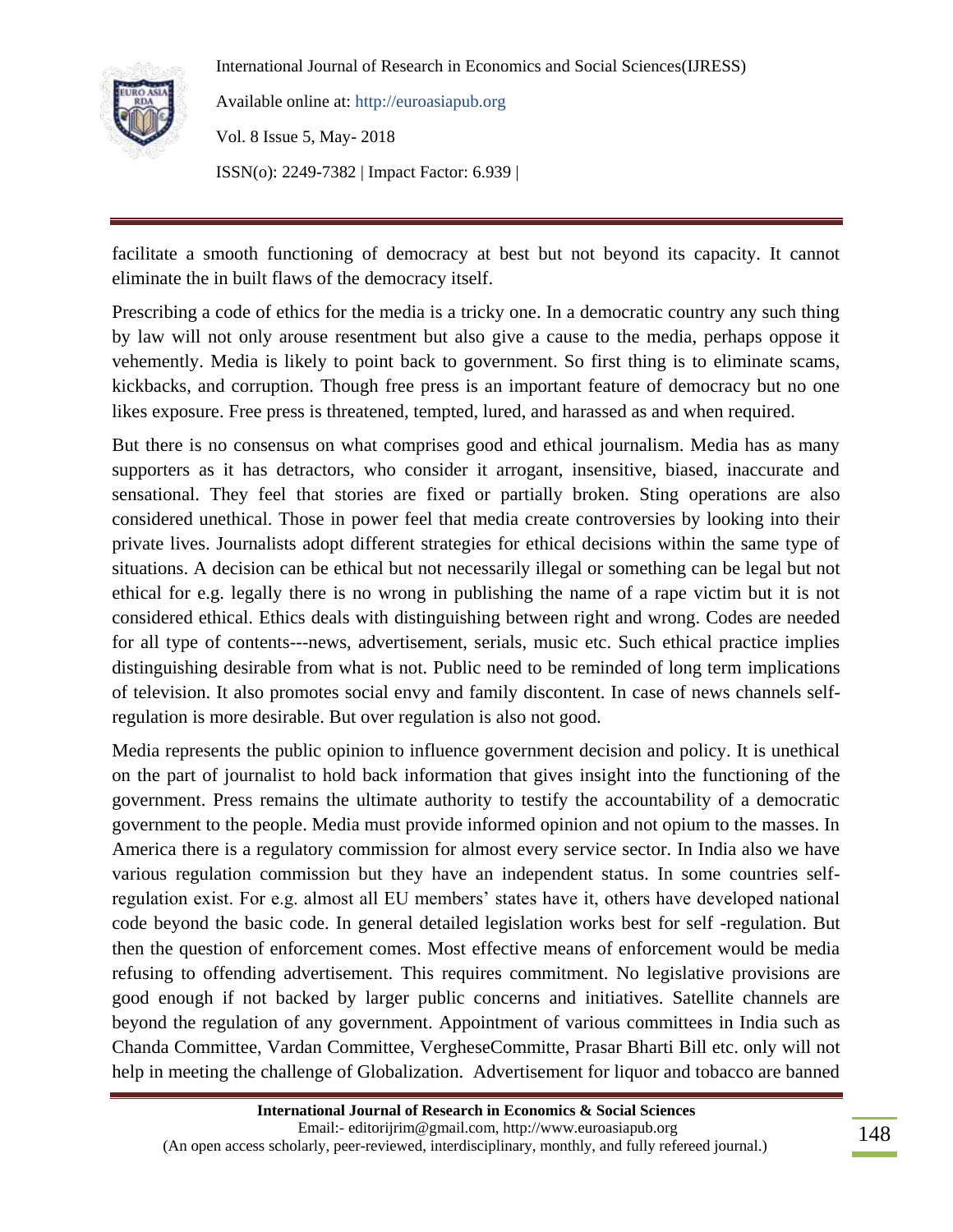

Available online at: http://euroasiapub.org

Vol. 8 Issue 5, May- 2018 ISSN(o): 2249-7382 | Impact Factor: 6.939 |

on Indian Doordarshan and most other Asian television networks. But the Hong Kong based satellite channel has begun showing advertisement of different brands of liquor and pan masalas. There is little concern for ethics of advertising, or for that matter, with the ethics of broadcasting. The TV viewer has to take it or leave it.

Self-regulatory initiative works better with some outside regulatory mechanism supported by legislative provisions. It is expected that media should observe certain standards of objectivity, responsibility and responsiveness. In a democracy certain equilibrium is expected between relationships and responsibilities of various pillars of democracy. Along with certain responsibility and accountability there should be some concern for consequences of what is being broadcast, on the basic value systems like freedom, objectivity, plurality, privacy, equity and ethics. However this does not mean the curbing of freedom of media. But facts must be published after proper verification and presented with due caution and restraint in a manner that is conducive to the reaction of an atmosphere congenial to communal harmony, amity and peace. Sensational, provocative and alarming headlines are to be avoided. Absolute commercialization, price wars trial by media has brought down the quality, responsibility and accountability of a section of media. Therefore at present the emergence of regulation of media has become more relevant.

There are many challenges with respect to ethics in the age of media globalization. Firstly, the code of ethics is not sufficient. Secondly, the codes need to be constantly revaluated. Thirdly, there is no clarity who is a friendly nation and who is not. Fourthly, codes are incomplete, in content. Where journalists are often paid poorly, where there is rampant corruption in media and government and where there is little accountability of media owners and proprietors, ethics ends up last on the checklist. Attempts to draw up a code of ethics for journalists in India have so far drawn blank. The codes alone cannot solve every problem. Situation are too numerous and diverse. Every journalist will face different situation in different organization.

Globalization has all the awful affects on our society. Political and social power is taking on new dimensions. Cultural awareness and misunderstandings are growing. Journalism is at the centre of these changes. The media has to face the challenge of working in the new global society. Culturally there is increasing onus on the media and journalism to explain differences and similarities between people and societies. The complex field of media in the era of globalization has created intricate ethical issues. To deal with the new issues we have to carefully generate new ethics and parameters for regulating media who will strengthen the freedom of media and right to freedom of speech and expression of people.